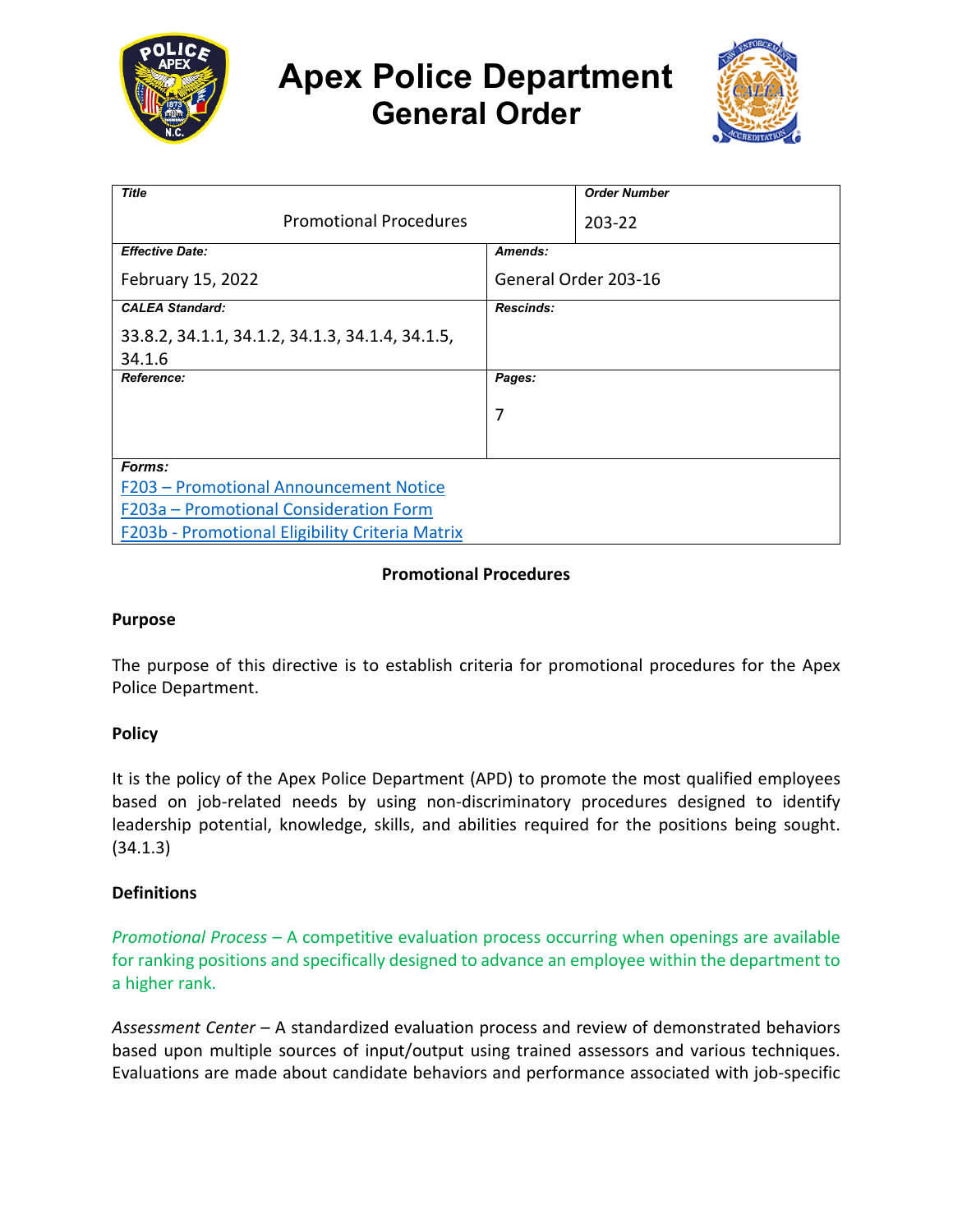exercises designed to measure the candidate's ability to perform within the position sought. (**SOURCE**: CALEA)

# **Procedures**

# **Department Role/Authority/Responsibilities in Promotion Process**

- 1. The APD is responsible for administering the organization's promotional process. (34.1.1)
	- The Chief of Police may seek assistance from the Town of Apex (TOA) Human Resources Department (HR) and/or an external consultant group to facilitate any promotional process.
- 2. The Chief of Police is responsible for determining the knowledge, skills, and abilities needed for any supervisory or command position available within the department. (34.1.1)
	- Generally, this is based upon the job description and/or Job Task Analysis related to the position.
	- The Chief of Police may request assistance from: (34.1.1)
		- $\triangleright$  Members of the Executive, Command, or administrative staff
		- $\triangleright$  The Director of HR
		- $\triangleright$  Other persons deemed appropriate by the Chief of Police
- 3. The Chief of Police will use selection procedures outlined in this General Order consistent with applicable TOA personnel policies.
- 4. The Chief of Police is the final decision-making authority in all promotions below the rank of Chief of Police.

# **Promotional Eligible Criteria**

- 1. Eligible candidates may participate in a selection process for any of the following supervisory or command positions:
	- Deputy Chief of Police
	- Police Captain
	- Police Lieutenant
	- Police Sergeant
	- Police Corporal
	- Records Supervisor
	- Communications Manager
	- Communications Shift Supervisor
- 2. Eligibility criteria for all supervisory and command positions are outlined in F203b *Promotional Eligibility Criteria Matrix*.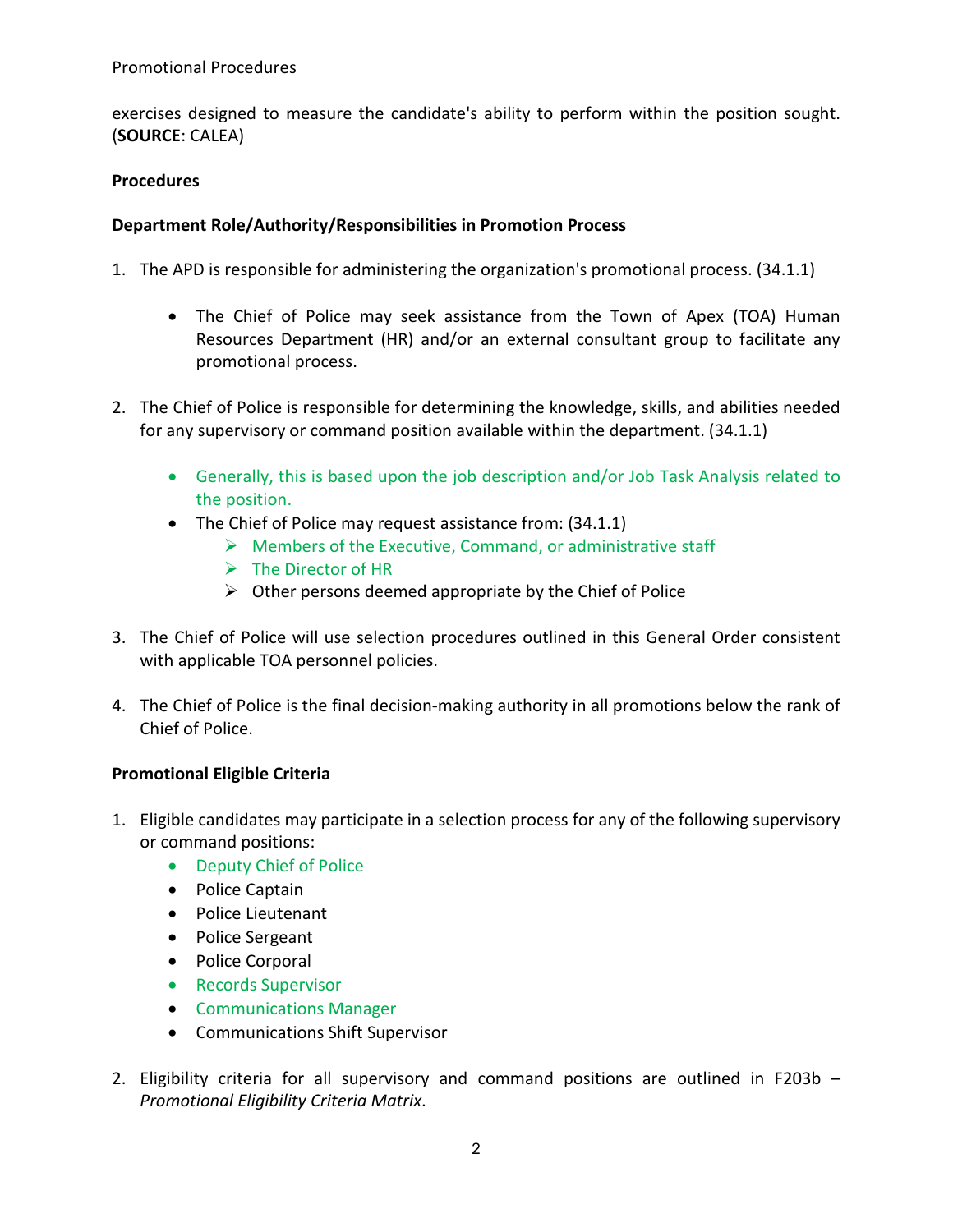• For the position of Chief of Police, criteria are established and the appointment is made by the Town Manager.

# *Lateral Entry* (34.1.2 (g))

- 1. The department will balance the following goals in promotional processes:
	- Benefits to employees and the organization
	- Equal employment opportunities for all candidates
	- Maintaining a diversified workforce to mirror demographics of the community
	- Obtaining the best possible employees for available positions
- 2. Therefore, except in rare situations where previous town experience is essential or exceptional qualifications of an internal candidate so indicate, the TOA may consider both external and internal candidates rather than automatically promoting from within. (**SOURCE:** Town of Apex Personnel Policy)
- 3. When permitted, promotional eligibility requirements for internal vacancies for sworn personnel will be in accordance wit[h General Order 104 –](https://powerdms.com/link/APEXPD/document/?id=442828) *Selection*.

## **Written Announcement for Promotion**

- 1. Written Announcement: (34.1.4)
	- When a vacancy exists and a decision to fill a position is made and limited to internal candidates, the department will post a written notice announcing the promotional opportunity to all eligible personnel, using Form F203 – *Promotional Announcement Notice* will be used for such notice. It will include the following information:
		- $\triangleright$  Job Description of available position(s)
		- $\triangleright$  Eligibility requirements, including time in grade and/or time in rank (34.1.5 (c))
		- $\triangleright$  A list of the components chosen for the promotional process
		- $\triangleright$  The deadline for applying for consideration
	- When any vacancy exists and a decision to fill a position is made and open to external candidates, the department will notify the TOA HR, have a job posting created and published to the TOA job opportunities portal, and post a copy for all eligible personnel. The job posting will include the following information:
		- $\triangleright$  Job Description of available position(s)
		- Eligibility requirements, including time in grade and/or time in rank (34.1.5 (c))
		- $\triangleright$  A list of the components chosen for the promotional process
		- $\triangleright$  The deadline for applying for consideration
	- Interested and eligible candidates will:
		- $\triangleright$  For promotional opportunities limited to internal candidates, complete form F203a – *Promotional Consideration Form* and forward it through their chain of command to the Deputy Chief of Police or his/her designee, who will verify the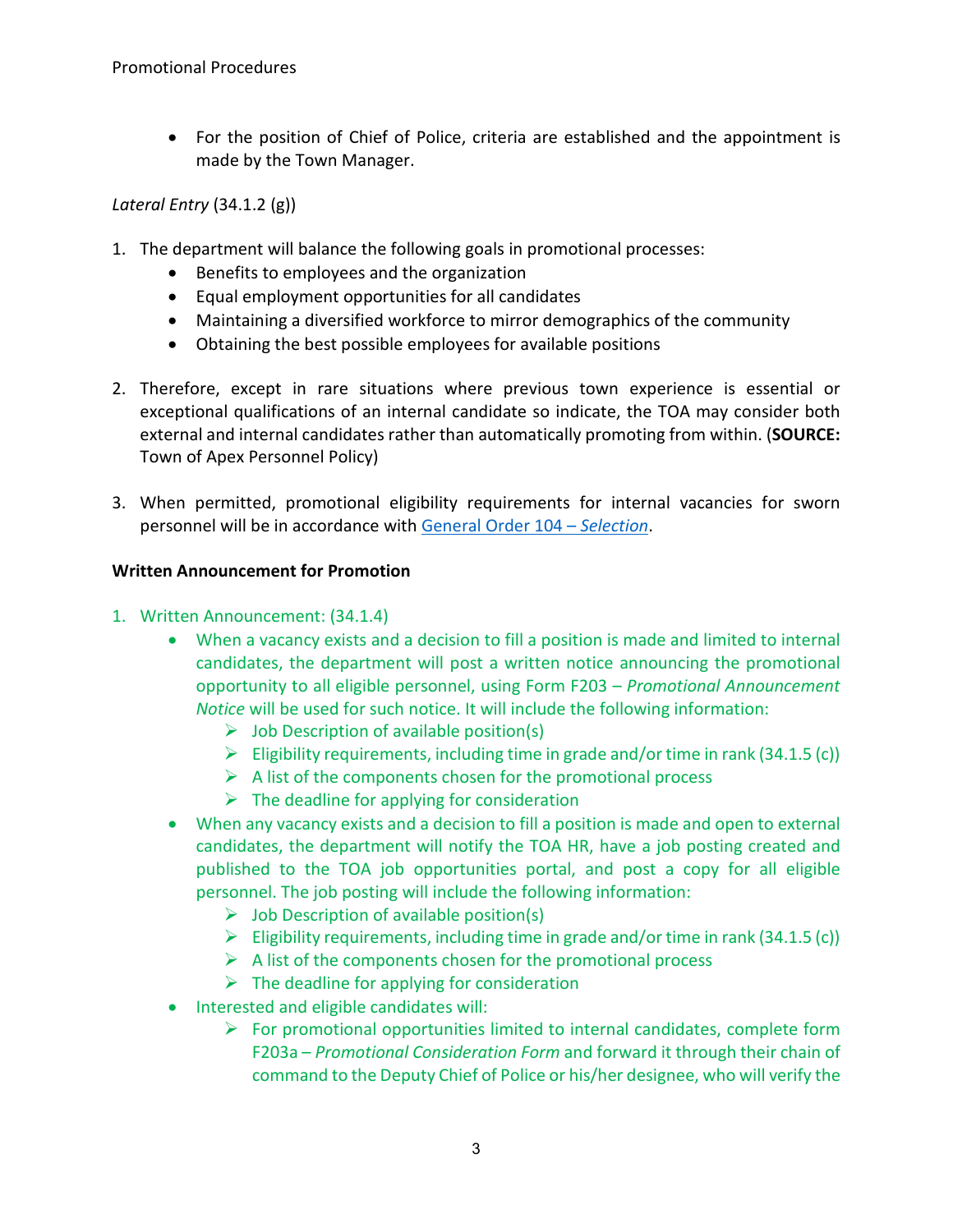eligibility status of each candidate before forwarding the application to the Chief of Police

- $\triangleright$  For promotional opportunites open to external candidates, complete and submit the electronic application form on the TOA job opportunites portal, where it will be forwarded to TOA HR, who will verify the eligibility status of each candidate before forwarding the application to the Chief of Police
	- Applications that do not meet the minimum elibility status may not be forwarded to the Chief of Police
	- Form F203a *Promotional Consideration Form* is not required nor should be submitted for promotional opporutnites open to external candidates

# **Promotional Process Procedures**

- 1. All elements and phases of promotional processes will be job-related and non-discriminatory in accordance with the TOA Equal Opportunity Employment Policies. (34.1.3)
- 2. Each promotional process will seek to accomplish the following:
	- An effective evaluation of the promotional potential of each candidate, using the employee's annual performance appraisals; commendation, award and disciplinary records; and any other related materials (34.1.2(a))
	- A valid test of knowledge, skills, abilities, and character traits necessary to perform in a leadership role through a series of structured components designed to identify the most qualified candidates

# **Assessment Center** (34.1.2 (c))

- 1. The Assessment Center may include some or all of the following components:
	- Written Test  $(34.1.2 \text{ (b)})$
	- Structured Oral Interview
	- Role Play Exercise
	- Community Presentation
	- Media Presentation
	- Active Incident Scenario
	- In-Box Exercise
	- Roll Call Exercise
	- Structured Panel/Exercise Evaluations
	- Facilitated Discussion
	- Performance Review (previous two evaluation periods)
	- Review of commendation, award, and disciplinary action files not included in the last two performance evaluations that occurred prior to the completion of the Promotional Process
	- Problem Analysis Exercise
	- Written Exercise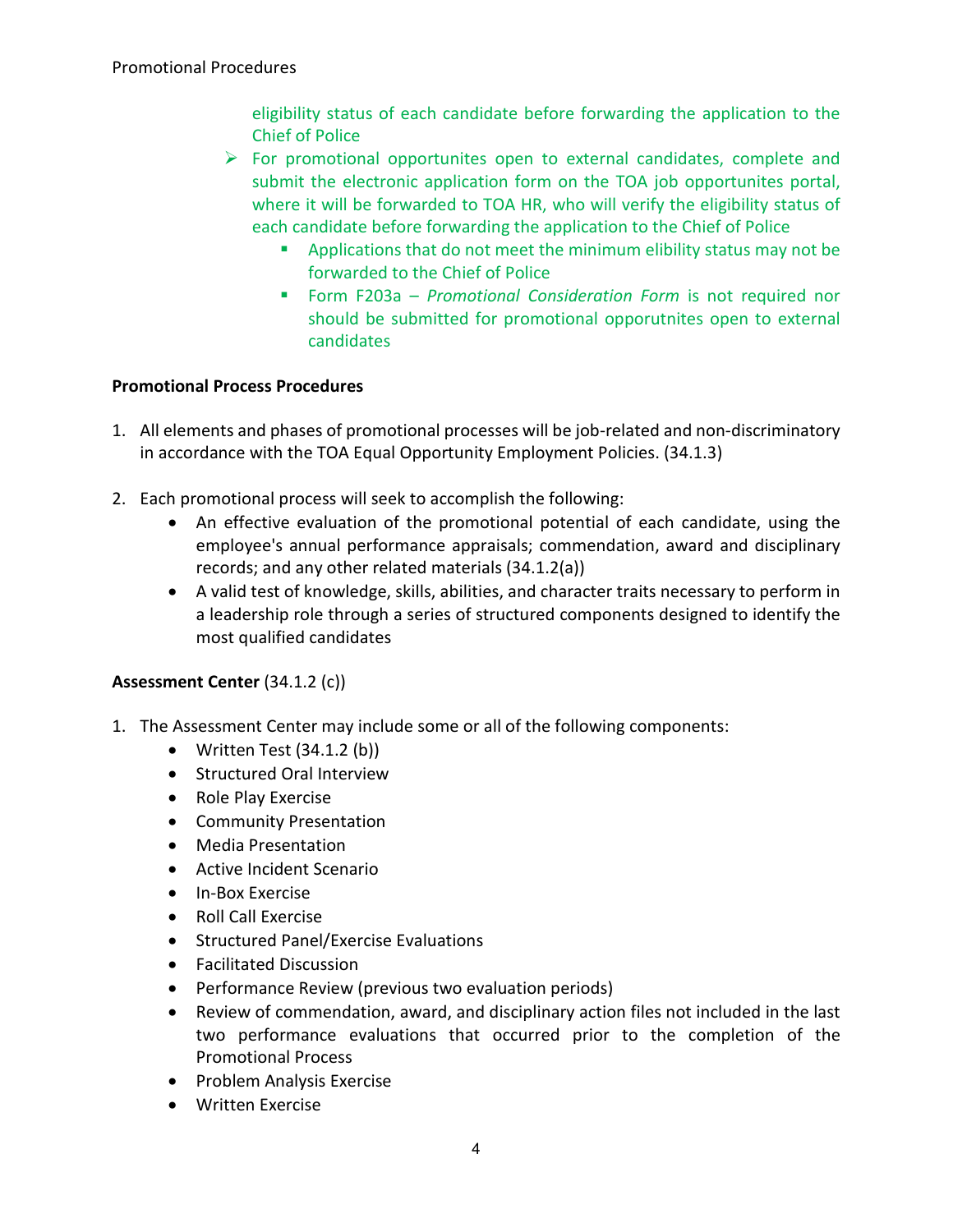Promotional Procedures

- Supervisor Interview
- Emotional Quotient Inventory (EQI)
- Any other component determined to be relevant to the available positions
- 2. The assessment process will evaluate candidates based on the job description for the position in the following topic areas, as well as any other areas determined to be pertinent to the position being assessed:
	- General Law Enforcement/Communications/Related Knowledge
	- Supervisory Practices
	- Department Written Directives
	- Department Operations
	- North Carolina General Statutes
	- Constitutional Requirements
	- Professional Best Practices
- 3. Eligible candidates and their supervisors may be required to participate in additional oral interviews with the Chief of Police, and/or others as needed, prior to selection and appointment to probationary status. (34.1.2 (d))

# **Development and Use of Eligibility Lists**

- 1. The results of each component and/or element used during the promotional process, including any bonus points, will be tabulated. A list of eligible candidates will be generated and provided to the Chief of Police. (34.1.5 (a)(b))
	- The Chief of Police may conduct additional suitability assessments of eligible candidates' performance records.
- 2. The Chief of Police will select candidates based upon: (34.1.5 (e))
	- Scored results of the assessment center
	- Results of the EQI
	- Review of performance evaluation for the last two rating periods
	- Review of community policing activity, efforts, and initiatives
	- Review of enforcement activity to ensure fair and equitable policing
	- Review of commendation, award, and disciplinary action files not included in the previous two performance evaluations that occurred prior to the completion of the Promotional Process
	- Bonus points awarded to candidates for qualifications (i.e., education, certifications, etc.)
	- For external candidates, other information as may be appropriate, including a background investigation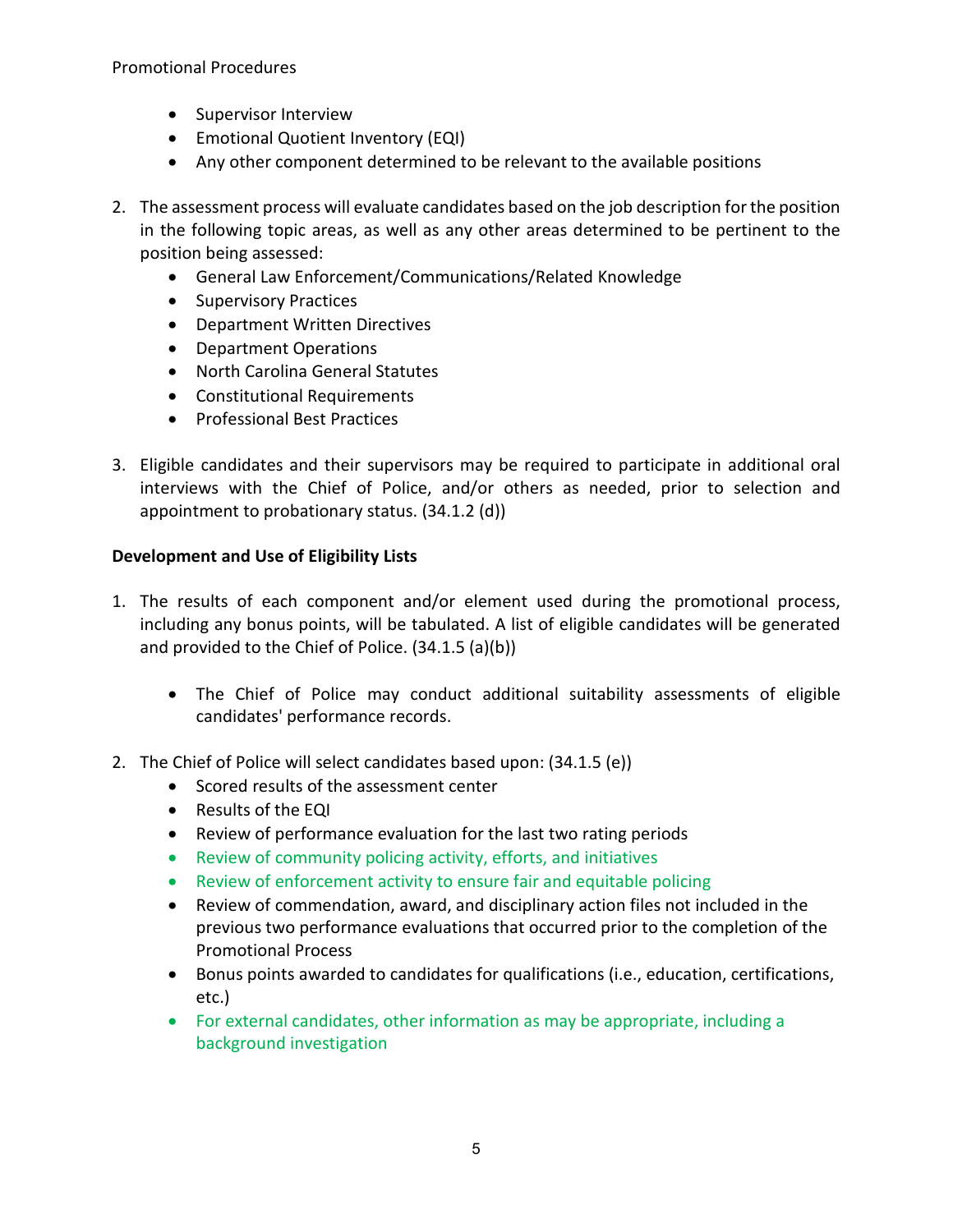#### Promotional Procedures

- 3. The Chief of Police may select any number of candidates from the eligibility list for an (additional) interview based on the number of vacancies to be filled.
- 4. Eligibility lists are normally valid for one year. However, based on the needs of the agency, the validity of any list may be extended at the discretion of the Chief of Police. Any eligibility list may be voided by the Chief of Police when deemed necessary and all lists become void once a subsequent promotional process for that rank is announced. (34.1.5 (d))
	- **NOTE:** Eligibility lists will be valid for no more than two years from their creation.

## **Re-application Procedure**

1. Re-application is prohibited during a promotional process. However, all eligible candidates may apply for all future promotional opportunities. (34.1.2 (f))

## **Security of Promotional Materials** (34.1.2 (h))

- 1. All materials, including notes, tests, questions, processes, forms, preparation materials, results, lists, and any other items related to the promotional process are considered confidential and will be maintained by the Chief of Police, his/her designee, and/or the HR Director. All unauthorized access is strictly prohibited.
- 2. The Chief of Police may delegate any phase of the promotional process to another person, position, department, or contractor/consultant. All delegated persons are responsible for maintaining the confidentiality of all materials related to the process.
- 3. Release of any information is allowable only at the discretion of the Chief of Police or the HR Director.

#### **Review and Appeal Procedure** (34.1.2 (e))

- 1. Interested candidates may review their results by requesting a meeting with the Chief of Police and/or Deputy Chief of Police.
- 2. Candidates may review and appeal adverse decisions concerning their eligibility for appointment to a promotional vacancy in accordance with the TOA Personnel Policy Manual.

#### **Probationary Period**

- 1. All newly promoted employees and new employees hired into a supervisory or command position will serve a probationary period. (**SOURCE:** Town of Apex Personnel Policy)
	- Sworn employees will serve a 12-month probationary period. (34.1.6)
	- Civilian employees will serve a six-month probationary period.